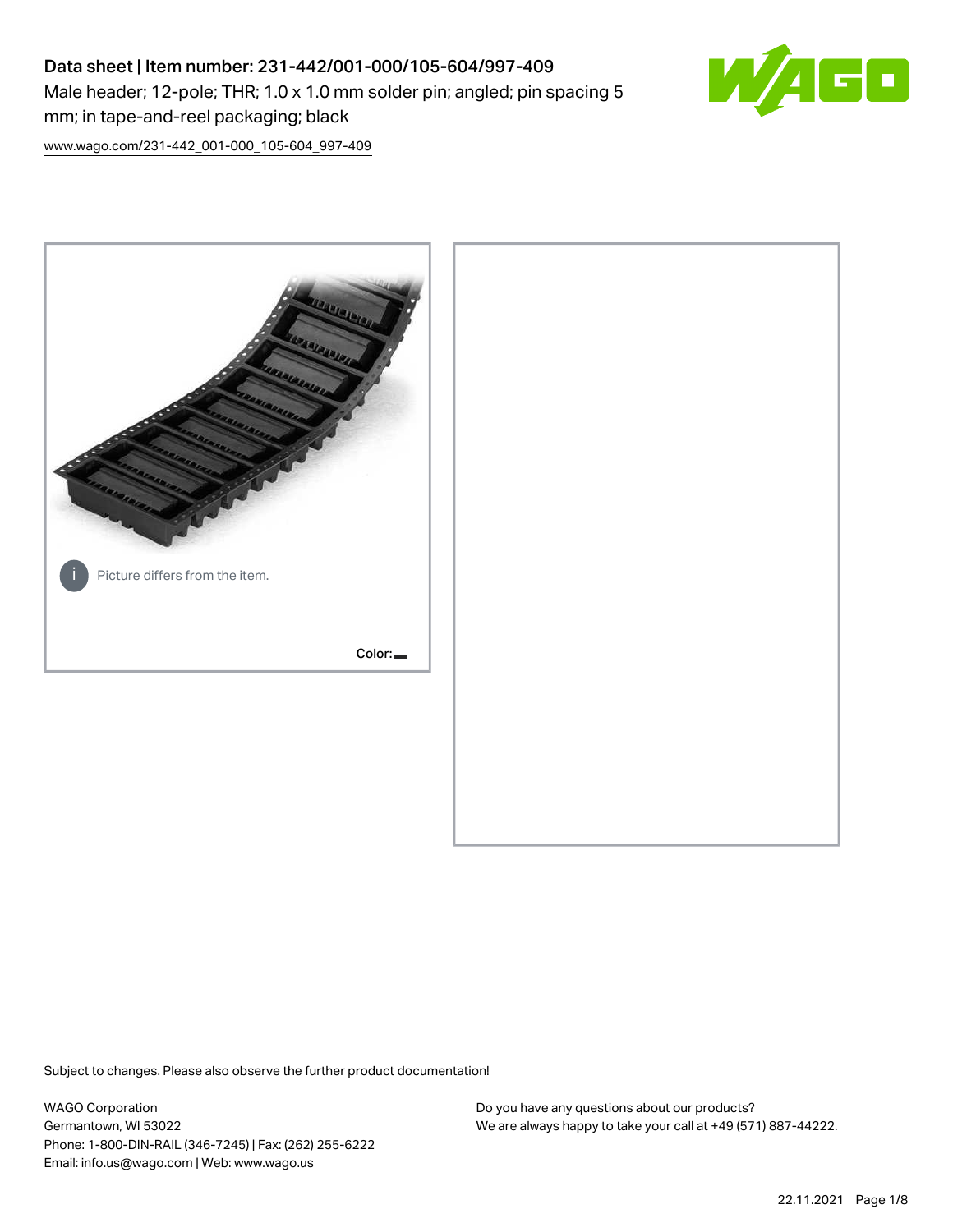

Dimensions in mm

 $L =$  (pole no.  $-1$ ) x pin spacing  $+8.2$  mm

 $L_1 = L + 4.8$  mm

 $L_2 = L_1 + 7.2$  mm

Dimensions in mm

W = tape width

R = feed direction

Subject to changes. Please also observe the further product documentation!

WAGO Corporation Germantown, WI 53022 Phone: 1-800-DIN-RAIL (346-7245) | Fax: (262) 255-6222 Email: info.us@wago.com | Web: www.wago.us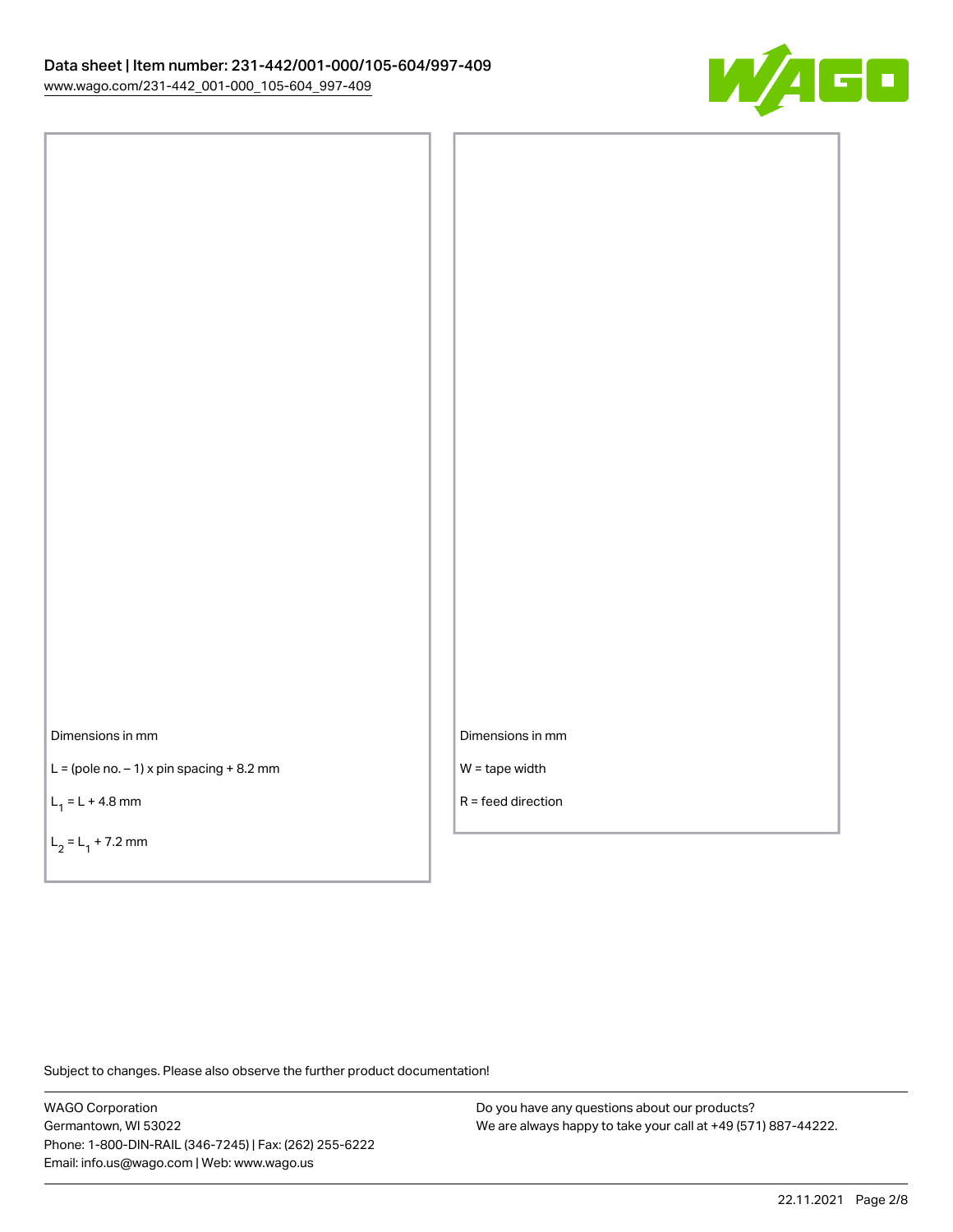

Dimensions in mm

Pin position in tape-and-reel packaging

#### Item description

- **THR** male headers for reflow soldering in SMT applications
- $\blacksquare$ Available in tape-and-reel packaging for automated pick-and-place PCB assembly
- $\blacksquare$ Also available in bulk packaging for manual placement
- $\blacksquare$ Male headers may be mounted horizontally or vertically
- **With coding fingers**

Subject to changes. Please also observe the further product documentation!

WAGO Corporation Germantown, WI 53022 Phone: 1-800-DIN-RAIL (346-7245) | Fax: (262) 255-6222 Email: info.us@wago.com | Web: www.wago.us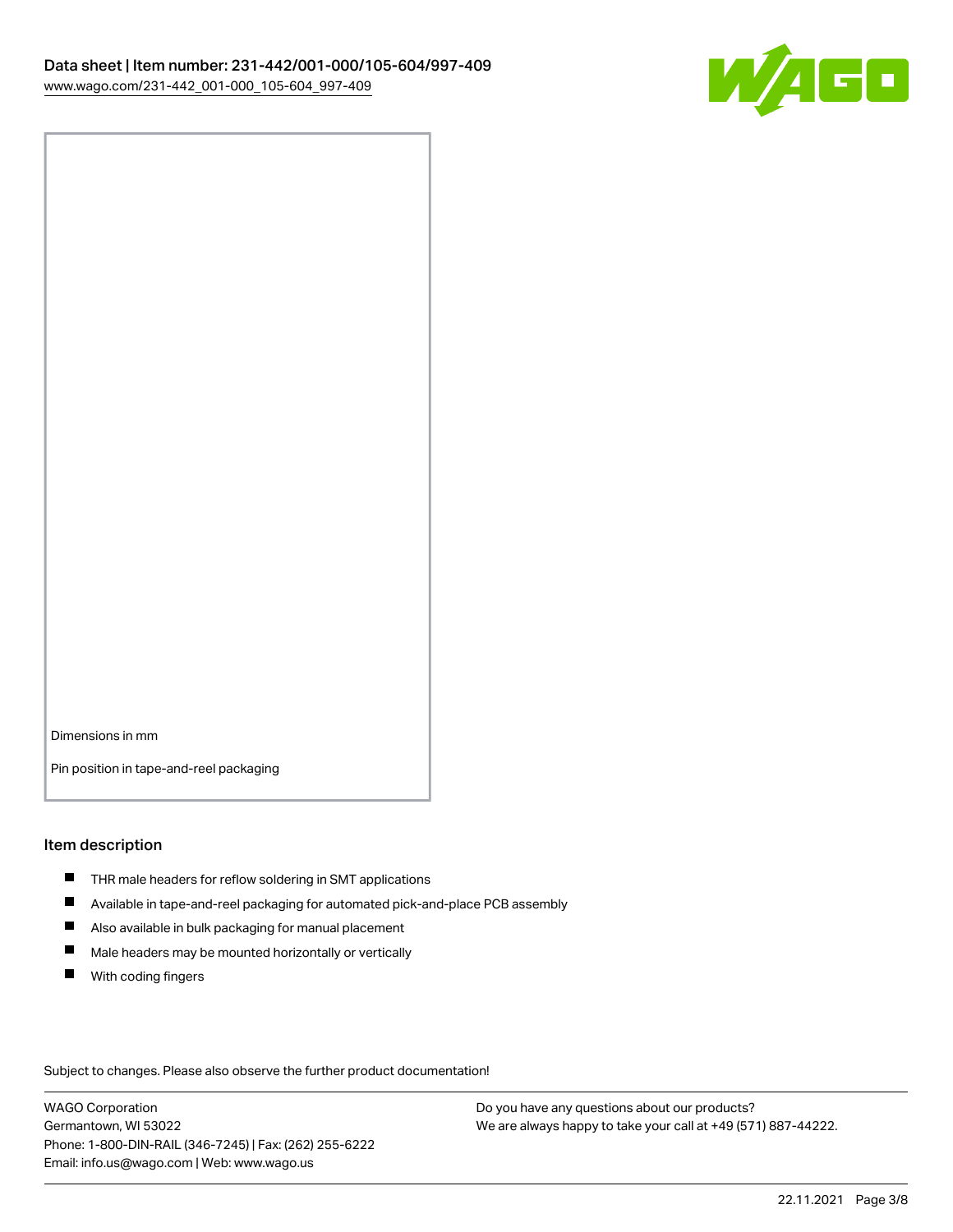

## Data Notes

| Safety information 1 | The MCS-MULTI CONNECTION SYSTEM includes connectors<br>without breaking capacity in accordance with DIN EN 61984. When<br>used as intended, these connectors must not be connected<br>/disconnected when live or under load. The circuit design should<br>ensure header pins, which can be touched, are not live when<br>unmated. |
|----------------------|-----------------------------------------------------------------------------------------------------------------------------------------------------------------------------------------------------------------------------------------------------------------------------------------------------------------------------------|
| Variants:            | Other pole numbers<br>Gold-plated or partially gold-plated contact surfaces<br>Other versions (or variants) can be requested from WAGO Sales or<br>configured at https://configurator.wago.com/                                                                                                                                   |

# Electrical data

## IEC Approvals

| Ratings per                 | IEC/EN 60664-1                                            |
|-----------------------------|-----------------------------------------------------------|
| Rated voltage (III / 3)     | 320 V                                                     |
| Rated surge voltage (III/3) | 4 <sub>kV</sub>                                           |
| Rated voltage (III/2)       | 320 V                                                     |
| Rated surge voltage (III/2) | 4 <sub>k</sub> V                                          |
| Nominal voltage (II/2)      | 630 V                                                     |
| Rated surge voltage (II/2)  | 4 <sub>k</sub> V                                          |
| Rated current               | 12A                                                       |
| Legend (ratings)            | (III / 2) ≙ Overvoltage category III / Pollution degree 2 |

# UL Approvals

| Approvals per                  | UL 1059 |
|--------------------------------|---------|
| Rated voltage UL (Use Group B) | 300 V   |
| Rated current UL (Use Group B) | 10 A    |
| Rated voltage UL (Use Group D) | 300 V   |
| Rated current UL (Use Group D) | 10 A    |

## Ratings per UL

| Rated voltage UL 1977 | 600 V |
|-----------------------|-------|
| Rated current UL 1977 | 10 A  |

Subject to changes. Please also observe the further product documentation!

| <b>WAGO Corporation</b>                                | Do you have any questions about our products?                 |
|--------------------------------------------------------|---------------------------------------------------------------|
| Germantown, WI 53022                                   | We are always happy to take your call at +49 (571) 887-44222. |
| Phone: 1-800-DIN-RAIL (346-7245)   Fax: (262) 255-6222 |                                                               |
| Email: info.us@wago.com   Web: www.wago.us             |                                                               |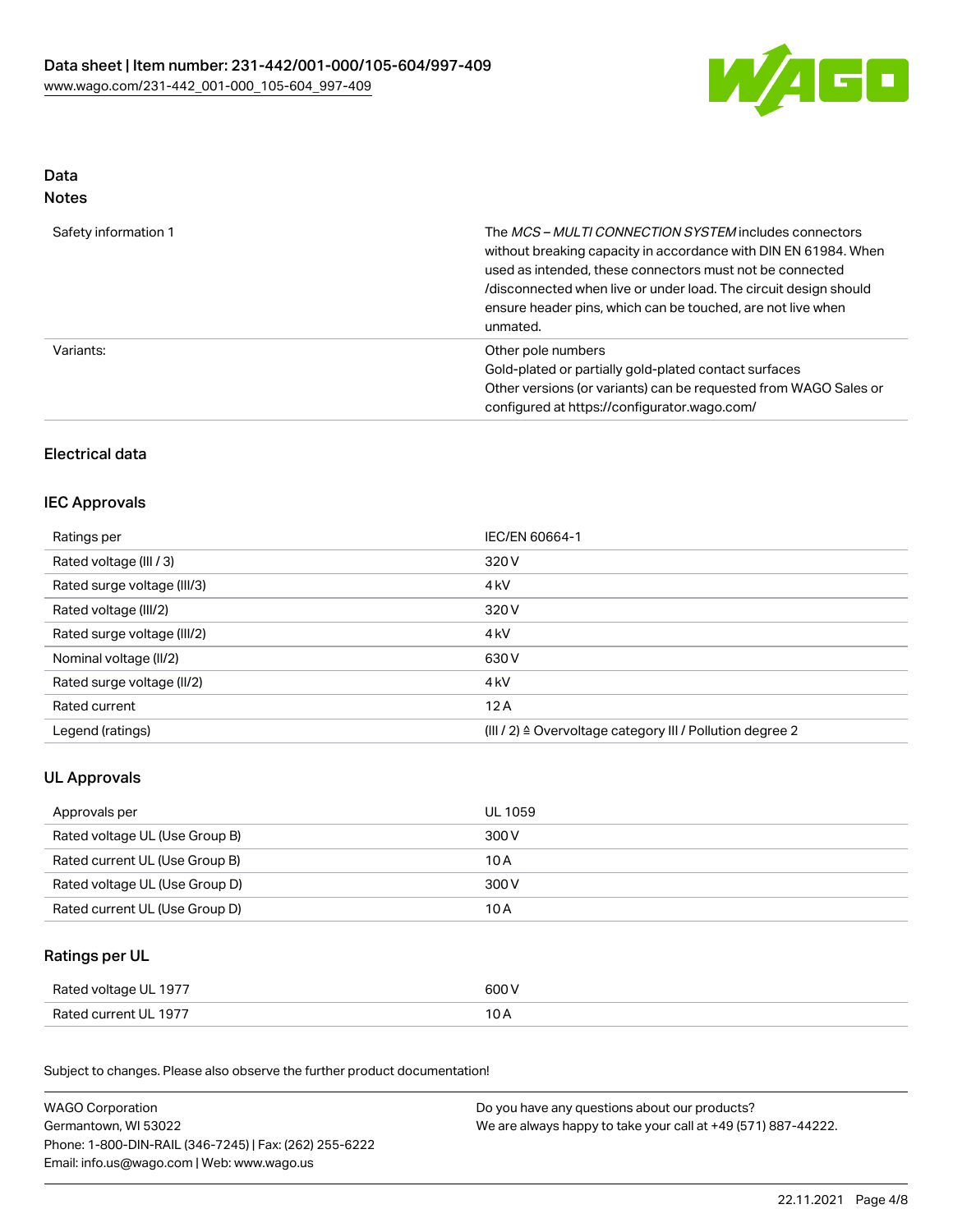

# CSA Approvals

| Approvals per                   | CSA   |
|---------------------------------|-------|
| Rated voltage CSA (Use Group B) | 300 V |
| Rated current CSA (Use Group B) | 10 A  |
| Rated voltage CSA (Use Group D) | 300 V |
| Rated current CSA (Use Group D) | 10 A  |

# Connection data

| Total number of potentials |  |
|----------------------------|--|
| Number of connection types |  |
| Number of levels           |  |

#### Connection 1

| Number of poles |  |
|-----------------|--|
|-----------------|--|

## Physical data

| Pin spacing                              | 5 mm / 0.197 inch    |
|------------------------------------------|----------------------|
| Width                                    | 63.2 mm / 2.488 inch |
| Height                                   | 10.8 mm / 0.425 inch |
| Height from the surface                  | 8.4 mm / 0.331 inch  |
| Depth                                    | 12 mm / 0.472 inch   |
| Solder pin length                        | $2.4 \text{ mm}$     |
| Solder pin dimensions                    | $1 \times 1$ mm      |
| Plated through-hole diameter (THR)       | $1.4$ $(+0.1)$ mm    |
| Reel diameter of tape-and-reel packaging | 330 mm               |
| Tape width                               | 88 mm                |
|                                          |                      |

## Plug-in connection

| Contact type (pluggable connector) | Male connector/plug |
|------------------------------------|---------------------|
| Connector (connection type)        | for PCB             |
| Mismating protection               | No                  |
| Mating direction to the PCB        | 0°                  |
| Locking of plug-in connection      | Without             |

Subject to changes. Please also observe the further product documentation!

| <b>WAGO Corporation</b>                                | Do you have any questions about our products?                 |
|--------------------------------------------------------|---------------------------------------------------------------|
| Germantown, WI 53022                                   | We are always happy to take your call at +49 (571) 887-44222. |
| Phone: 1-800-DIN-RAIL (346-7245)   Fax: (262) 255-6222 |                                                               |
| Email: info.us@wago.com   Web: www.wago.us             |                                                               |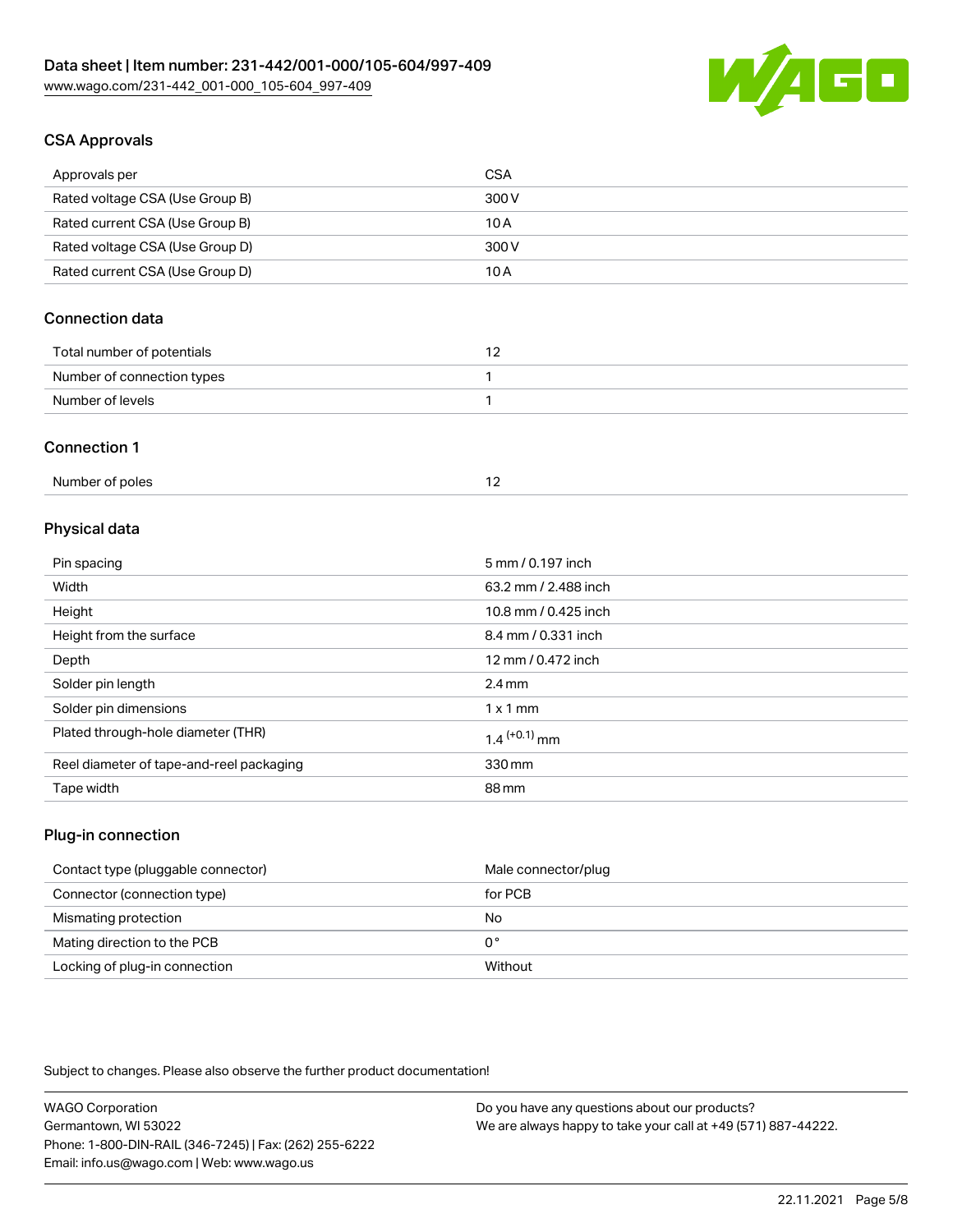

## PCB contact

| PCB Contact                         | THR                                      |
|-------------------------------------|------------------------------------------|
| Solder pin arrangement              | over the entire male connector (in-line) |
| Number of solder pins per potential |                                          |

#### Material data

| Color                       | black                                 |
|-----------------------------|---------------------------------------|
| Material group              |                                       |
| Insulation material         | Polyphthalamide (PPA GF)              |
| Flammability class per UL94 | V <sub>0</sub>                        |
| Contact material            | Electrolytic copper $(E_{\text{Cl}})$ |
| Contact plating             | tin-plated                            |
| Fire load                   | 0.084 MJ                              |
| Weight                      | 4.4g                                  |

## Environmental requirements

| Limit temperature range<br>$+100 °C$<br>-60 |  |
|---------------------------------------------|--|
|---------------------------------------------|--|

## Commercial data

| Product Group         | 3 (Multi Conn. System) |
|-----------------------|------------------------|
| PU (SPU)              | 170 Stück              |
| Packaging type        | bag                    |
| Country of origin     | DE                     |
| <b>GTIN</b>           | 4044918936552          |
| Customs tariff number | 85366990990            |

## Approvals / Certificates

#### Country specific Approvals

| Logo                       | Approval                               | <b>Additional Approval Text</b> | Certificate<br>name |
|----------------------------|----------------------------------------|---------------------------------|---------------------|
| Æ<br>$\tilde{\phantom{a}}$ | <b>CSA</b><br>DEKRA Certification B.V. | C <sub>22.2</sub>               | 1466354             |

Subject to changes. Please also observe the further product documentation!

| <b>WAGO Corporation</b>                                | Do you have any questions about our products?                 |
|--------------------------------------------------------|---------------------------------------------------------------|
| Germantown, WI 53022                                   | We are always happy to take your call at +49 (571) 887-44222. |
| Phone: 1-800-DIN-RAIL (346-7245)   Fax: (262) 255-6222 |                                                               |
| Email: info.us@wago.com   Web: www.wago.us             |                                                               |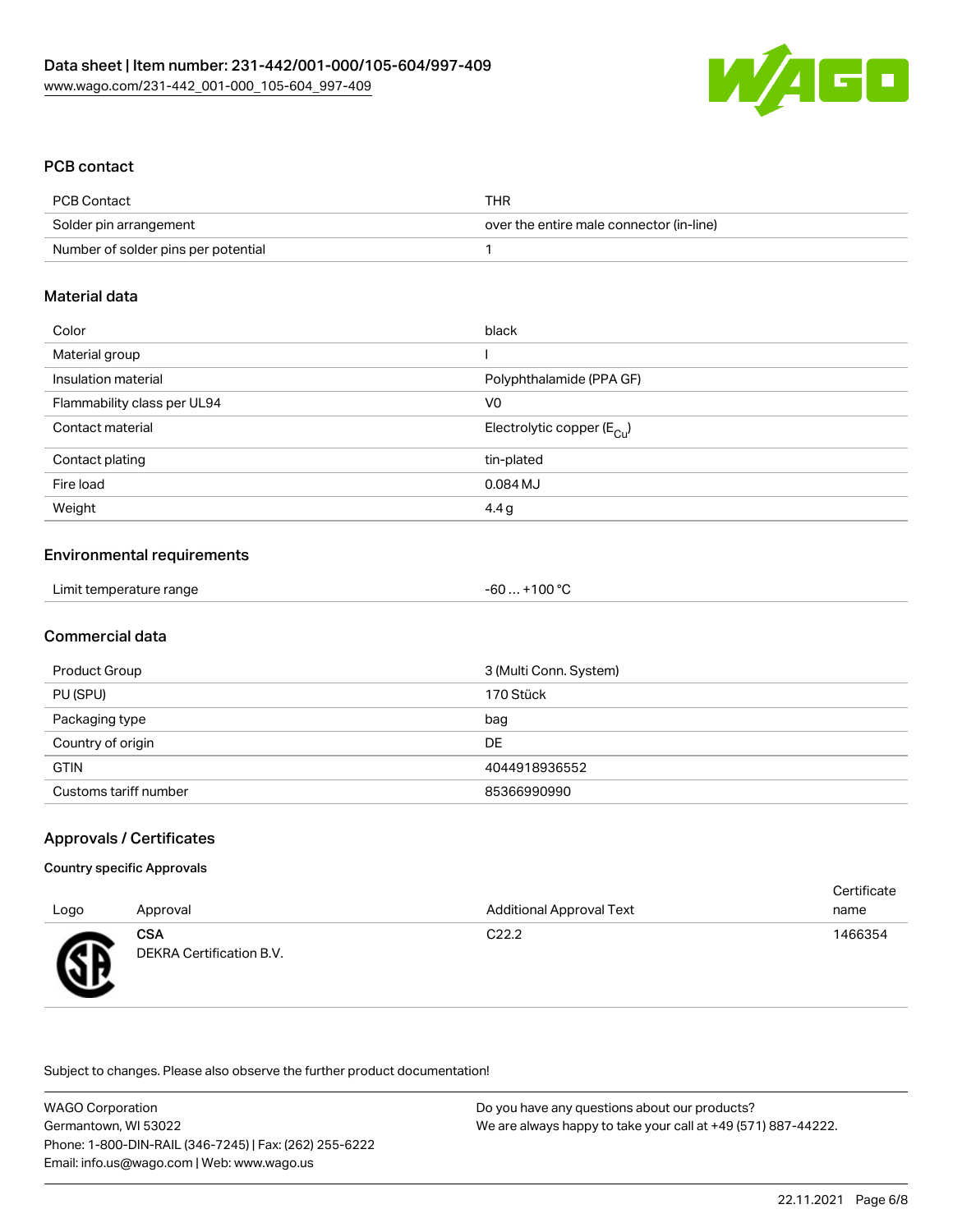

# **Counterpart**



Item no.231-112/026-000

Female plug; 12-pole; 12 AWG max; pin spacing 5 mm; 1 conductor per pole; gray [www.wago.com/231-112/026-000](https://www.wago.com/231-112/026-000)

#### Optional accessories

| Coding                                                           |                                                                                                                                                       |            |                      |  |
|------------------------------------------------------------------|-------------------------------------------------------------------------------------------------------------------------------------------------------|------------|----------------------|--|
| Intermediate plate                                               |                                                                                                                                                       |            |                      |  |
| Item no.: 231-500<br>Spacer; for formation of groups; light gray |                                                                                                                                                       |            | www.wago.com/231-500 |  |
| Coding                                                           |                                                                                                                                                       |            |                      |  |
| Item no.: 231-129<br>Coding key; snap-on type; light gray        |                                                                                                                                                       |            | www.wago.com/231-129 |  |
| <b>Downloads</b><br><b>CAD files</b>                             |                                                                                                                                                       |            |                      |  |
| CAE data                                                         |                                                                                                                                                       |            |                      |  |
|                                                                  | EPLAN Data Portal 231-442/001-000/105-604/997-409                                                                                                     | <b>URL</b> | Download             |  |
|                                                                  | <b>Environmental Product Compliance</b>                                                                                                               |            |                      |  |
| <b>Compliance Search</b>                                         |                                                                                                                                                       |            |                      |  |
|                                                                  | Environmental Product Compliance 231-442/001-000/105-604/997-409<br>THR male header; 1.0 x 1.0 mm solder pin; angled; in tape-and-reel packaging; Pin | <b>URL</b> | Download             |  |
|                                                                  | spacing 5 mm; 12-pole; black                                                                                                                          |            |                      |  |

#### Installation Notes

Subject to changes. Please also observe the further product documentation!

WAGO Corporation Germantown, WI 53022 Phone: 1-800-DIN-RAIL (346-7245) | Fax: (262) 255-6222 Email: info.us@wago.com | Web: www.wago.us